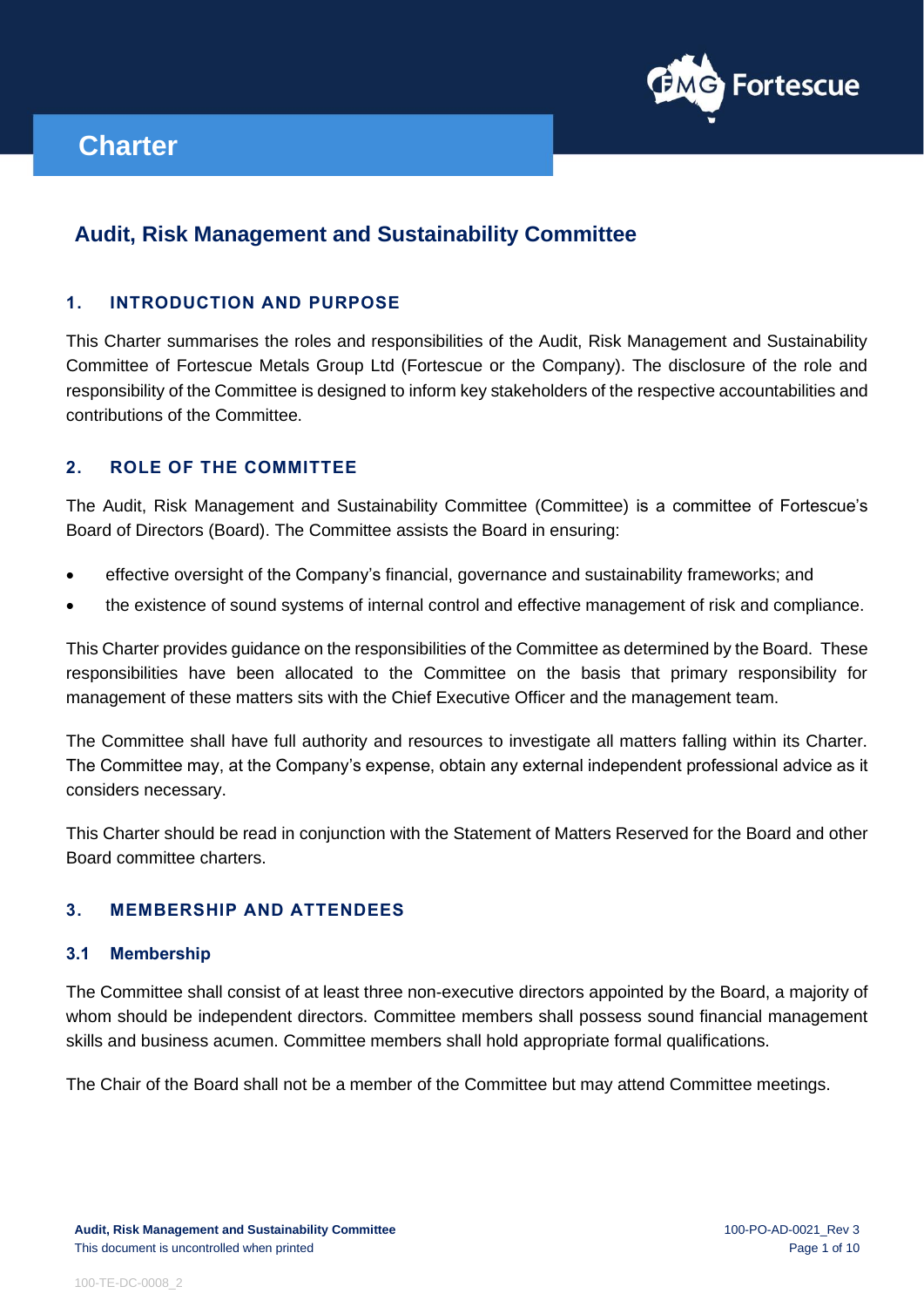

### **3.2 Chairperson**

The Chair of the Committee shall be an independent director appointed by the Board. In the temporary absence of the Chair, one of the other Committee members, either nominated by the Chair or elected by the Committee, will act as Chair.

The Committee Chair will attend the annual general meeting of the Company to ensure that any shareholder questions on the Committee's activities can be addressed.

#### **3.3 Quorum**

A quorum of the Committee shall be at least two members.

#### **3.4 Other Attendees**

Any director who is not a Committee member may attend meetings at their discretion but only as an observer. The Company Secretary of Fortescue shall be the Secretary of the Committee.

For individuals not listed above, attendance at meetings is strictly by invitation only.

### **4. MEETING FREQUENCY**

The Committee shall meet at least four times per annum and at other times as the Chair, a member, or the Secretary of the Committee, requires.

#### **5. REVIEW OF COMMITTEE**

#### **5.1 Committee Performance**

The Committee Chair shall assess the performance of the Committee on an annual basis and take appropriate action to address desired improvements in respect of areas where there is a need to enhance its role, effectiveness, process or composition.

#### **5.2 Committee Charter**

The Committee Chair is responsible for ensuring that the Committee Charter is reviewed at least every other year for the purpose of assessing its continued relevance to the needs of the Board and identifying any enhancements required. Proposed enhancements shall be submitted to the Board for approval.

#### **6. SCOPE**

#### **6.1 Corporate Governance**

The ASX Corporate Governance Principles and Recommendations (4th Edition) provide fundamental principles for a strong corporate governance framework. While compliance with the ASX Principles is not mandatory, companies are required to report and explain any deviations from the Principles. The Board believes that the Principles represent a sound basis for good governance. As such, the Committee shall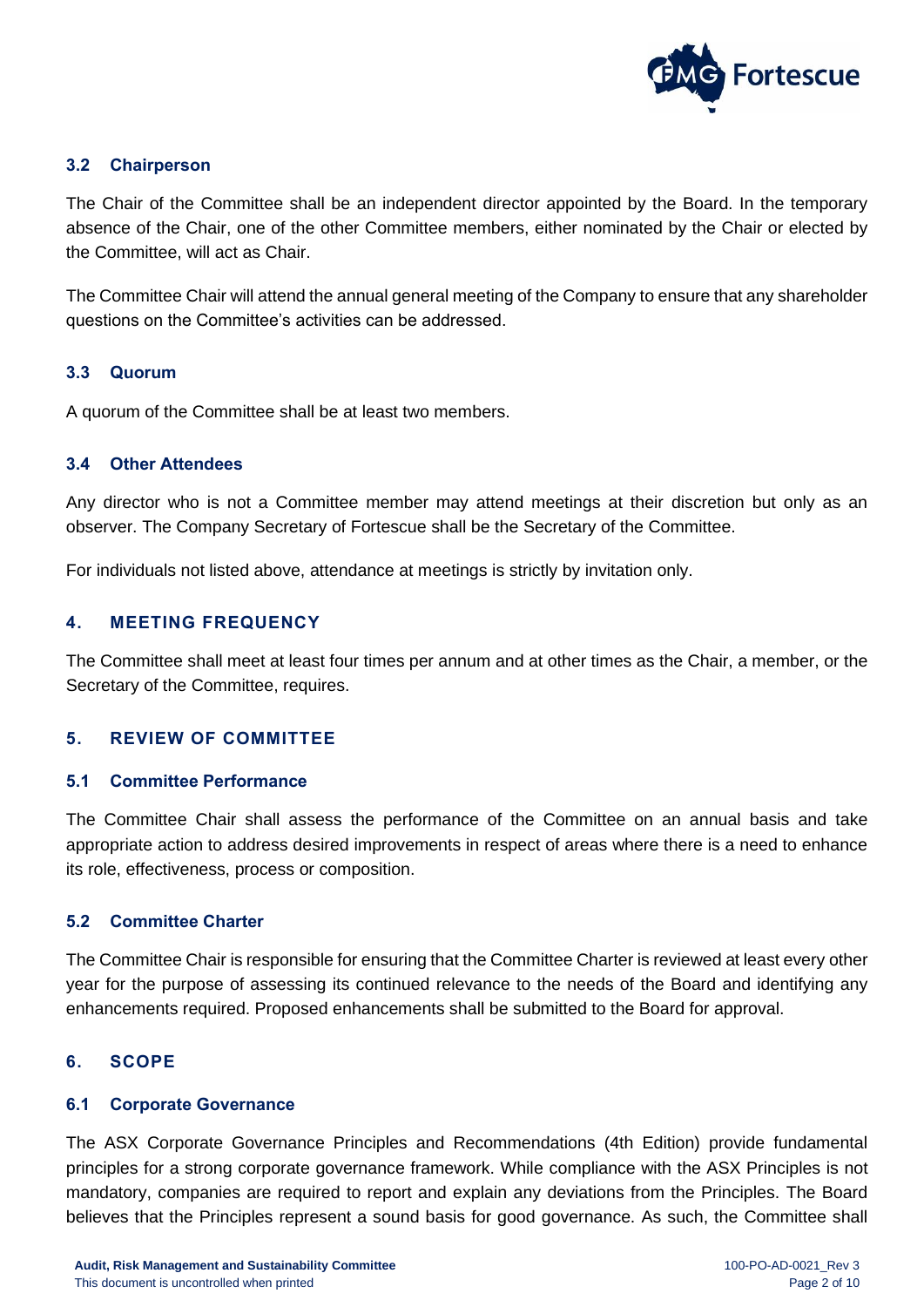

have oversight of the Company's compliance with the ASX Corporate Governance Principles and Recommendations (4th Edition).

# **6.2 Financial Reporting**

#### **6.2.1 General**

In reviewing and monitoring the Company's financial reports, the Committee shall consider with management the following:

- appropriateness of critical accounting policies, judgments and estimates applied in the preparation of the financial reports;
- alternative accounting policies applied by other companies;
- implications of expected changes in accounting policies;
- significant financial reporting judgments used in preparing the financial reports;
- quality of earnings and the implications of earnings volatility resulting from exceptional and/or non-recurring income and expenditure;
- impact of the Company's financing structure on current and future profitability;
- the effectiveness of financial systems and controls within the Company;
- the ability of the Company to pay its debts as and when they become due and payable;
- the sensitivity of the Company's financial performance to material business risk; and
- the way in which corporate governance matters are disclosed in the financial report.

The Committee shall recommend to the Board that the financial information in the annual and interim reports be approved.

#### **6.2.2 Tax Compliance**

In reviewing and monitoring the Company's tax risk management and governance, the Committee shall consider the following:

- assurance as to the operational effectiveness of the Company's tax risk management and compliance framework;
- appropriateness of critical tax policies and judgements applied in the preparation of financial reports and compliance obligations;
- implications of expected changes in prevailing and applicable tax laws to the Company's operating business and structure;
- comfort that the thresholds and timing for escalation of tax risks to the Committee and Board are set at an appropriate level; and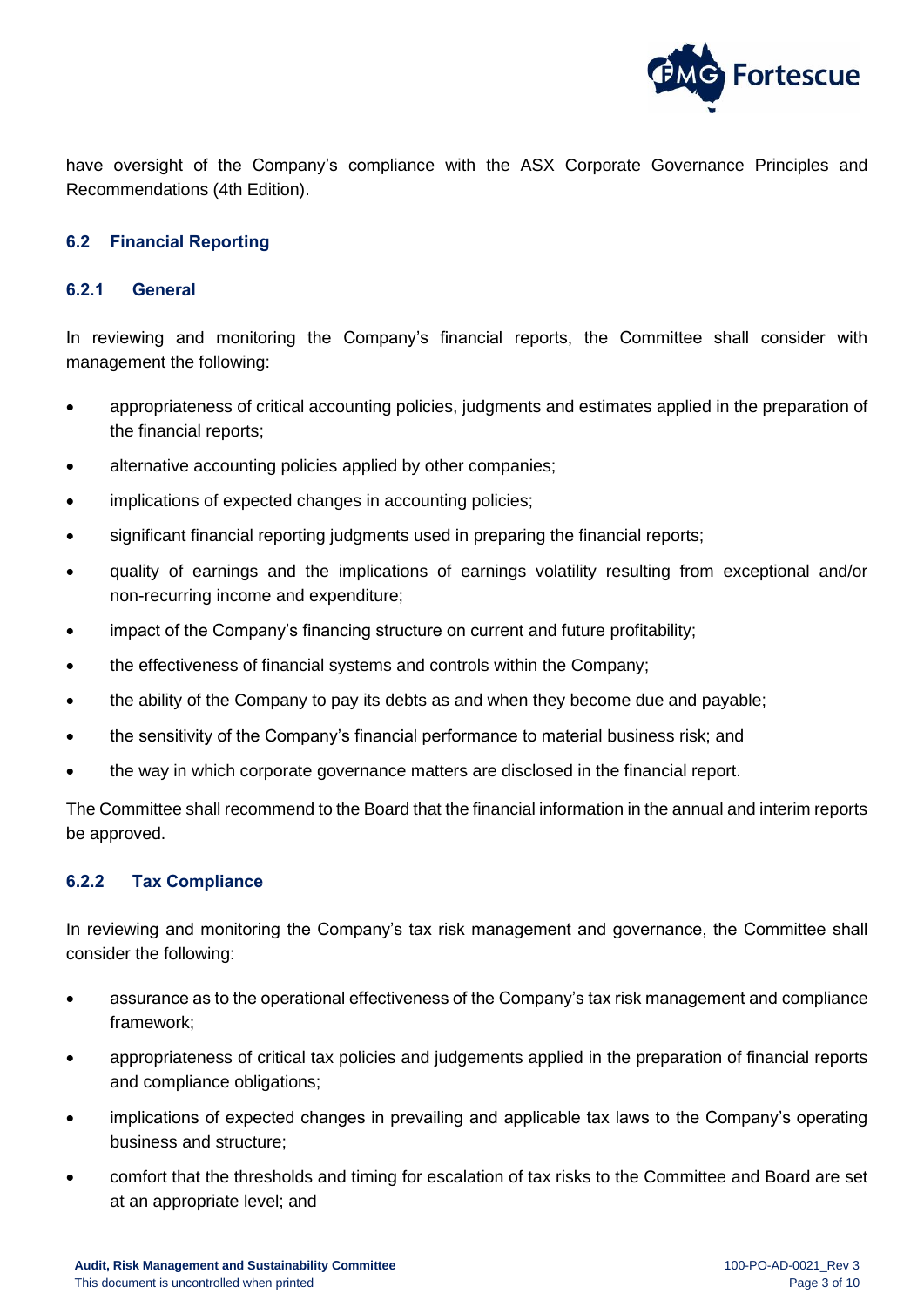

• the Company's tax profile, including its effective tax rate and the basis for any significant deviation from the prevailing corporate tax rate.

### **6.3 Audit**

### **6.3.1 External Audit**

Committee oversight of the external audit function will include:

- recommend to the Board the appointment, reappointment and removal of the external auditor and review their qualifications, objectivity, independence, strategic focus and resources with respect to any services provided to the Company;
- review with the external auditor the scope of their audit and subsequently their audit findings, including any recommendations for improvements in internal controls;
- monitor the effectiveness of the external auditor and the responsiveness of management to their findings and recommendations;
- periodically meet with the external auditor, independently of management, to discuss the quality of the Company's accounting principles, material judgments and any other matters that the Committee or external auditor deem appropriate;
- agree the terms of engagement and approve the fees and other remuneration paid to the external auditor for audit services;
- review and approve the policy for in-advance approval of all audit and non-audit services provided by the external auditor; and
- recommend to the Board the policy for rotation of external audit engagement partners.

#### **6.3.2 Internal Audit**

The Company's internal audit function reports directly to the Committee on the outcomes of its reviews. The Board has endorsed an Internal Audit Charter that sets out the requirements of the internal audit function. Day to day management of the internal audit function is the responsibility of the Chief Financial Officer. Committee oversight of the internal audit function shall include:

- approval of the appointment of the Group Manager Risk & Assurance;
- approval of the appointment of any internal audit service providers;
- approval of annual internal audit plans;
- review of reports on the outcomes of internal audit reviews;
- approval of all non-internal audit services provided by any internal audit service provider; and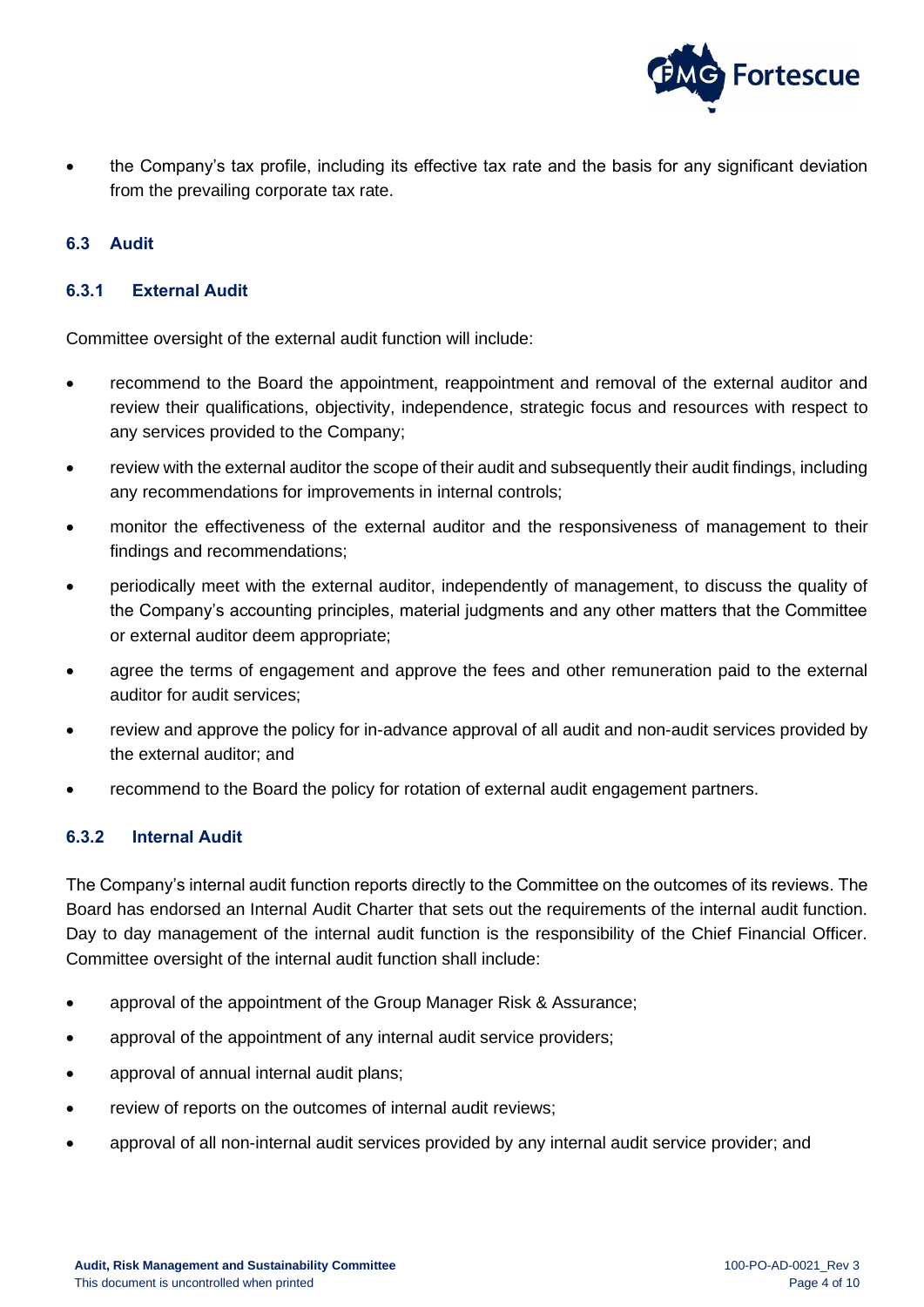

The Committee will meet independently with the Group Manager Risk & Assurance (including the internal audit service provider where appropriate) at least annually to discuss any significant difficulties encountered, including restrictions on the scope of work, access to required information and any other relevant matters.

#### **6.4 Risk Management and Internal Controls**

#### **6.4.1 Risk Management**

Committee oversight of Risk Management shall include:

- understand and endorse the Company's risk appetite. Risk appetite is the amount of risk an organisation is willing to accept in pursuit of stakeholder value. The Company's management shall engage with the Committee to establish a mutual understanding of the Company's overall appetite for risks as determined by the Board;
- review the extent to which management has established an effective system of risk management and internal control. The Committee shall consider the effectiveness of existing risk management processes and require management to demonstrate the effectiveness of those processes in identifying, assessing and managing the Company's most significant risk exposures;
- review the Company's risk profile by comparison to its risk appetite. Effective oversight of risks is contingent on the ability of the Committee to understand and assess the Company's strategies for managing it critical risk exposures. The Committee shall consider any circumstances where the Company may need to operate outside the agreed risk appetite and whether such circumstances require reporting to the Board;
- undertake periodic review of the Company's most significant risks and whether risk management strategies are appropriate. Risks constantly evolve and regular updating by management to the Committee of key risks and associated risk strategies is critical to effective Board oversight of key risk exposures.

#### **6.4.2 Internal Control Framework**

The Committee will monitor the performance of the Company's internal control framework through:

- review of the effectiveness of those internal controls frameworks, processes and systems implemented by management to manage the Company's risk profile;
- understanding the controls and processes implemented by management to ensure that the financial statements derive from the underlying financial systems, comply with relevant standards and requirements, and are subject to appropriate management review; and
- consider whether management has implemented recommendations made by the internal and external auditor and assess the impact of any adverse external and internal audit findings on internal control systems.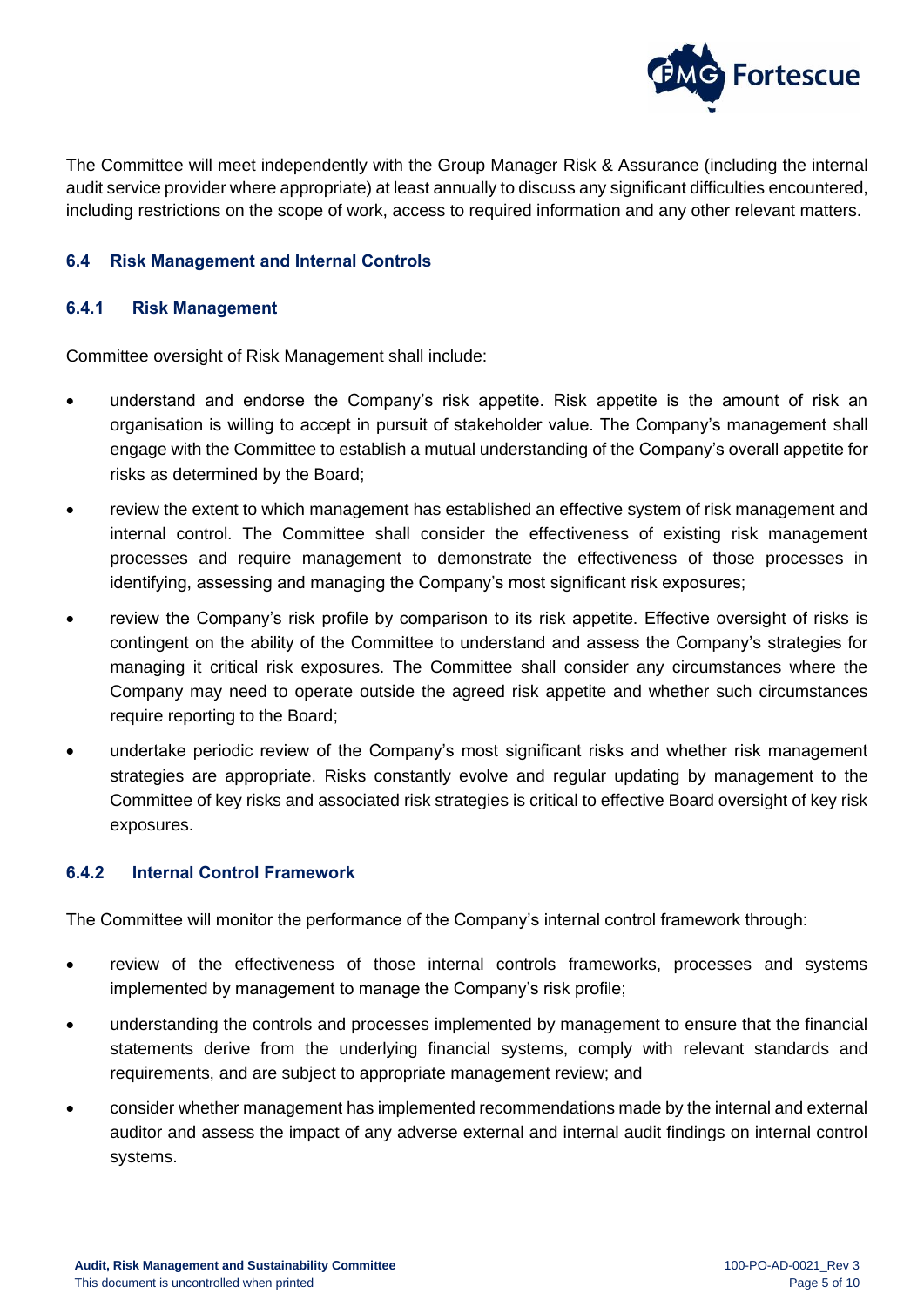

#### **6.4.3 Insurance**

The Board has delegated specific responsibility to the Committee for oversight of the adequacy of the Group's insurance program and its effectiveness in managing insurable financial risk, where appropriate. Specifically, the Committee will:

- review and endorse the overall strategy for material insurance programs including (but not limited to) Workers Compensation, Industrial Special Risks (property), Public and Products Liability, Directors and Officers Liability, Construction Works & Liability, Marine and Aviation Hull and Liability and Marine Transit;
- review the use of Fortescue's captive insurance company in supporting the overall insurance strategy;
- endorse the renewal and/or placement of all material insurance programs, including associated policy limits, deductibles and premiums;
- approve the appointment and/or removal of Fortescue's insurance broker(s); and
- periodically review the status of risk reduction recommendations made by Fortescue's property insurer.

#### **6.4.4 Cyber Security**

The Committee assists the Board, providing oversight of Fortescue's Cyber Security Control framework and the ongoing management of cyber security as a strategic business risk, including data privacy, by ensuring:

- the operational effectiveness of Fortescue's cyber security control framework and the ongoing performance of cyber security strategies and standards;
- the approval of the annual cyber security assurance program, acceptance of related audit findings and the endorsement of any proposed recommendations;
- the consideration of material cyber security risks and understanding of new and emerging cyber security threats and regulatory obligations (national and international);
- an appropriate cyber resilience culture exists built on shared responsibility; and
- review of all material cyber security incidents, plans for remediation and timely disclosure.

#### **6.5 Business Integrity**

#### **6.5.1 Anti-Bribery and Corruption**

Committee oversight of Anti-Bribery and Corruption (ABAC) compliance shall include:

- review at least annually compliance with the ABAC Policy and ABAC Standard;
- review and report to the Board all breaches of the ABAC Policy notified by management; and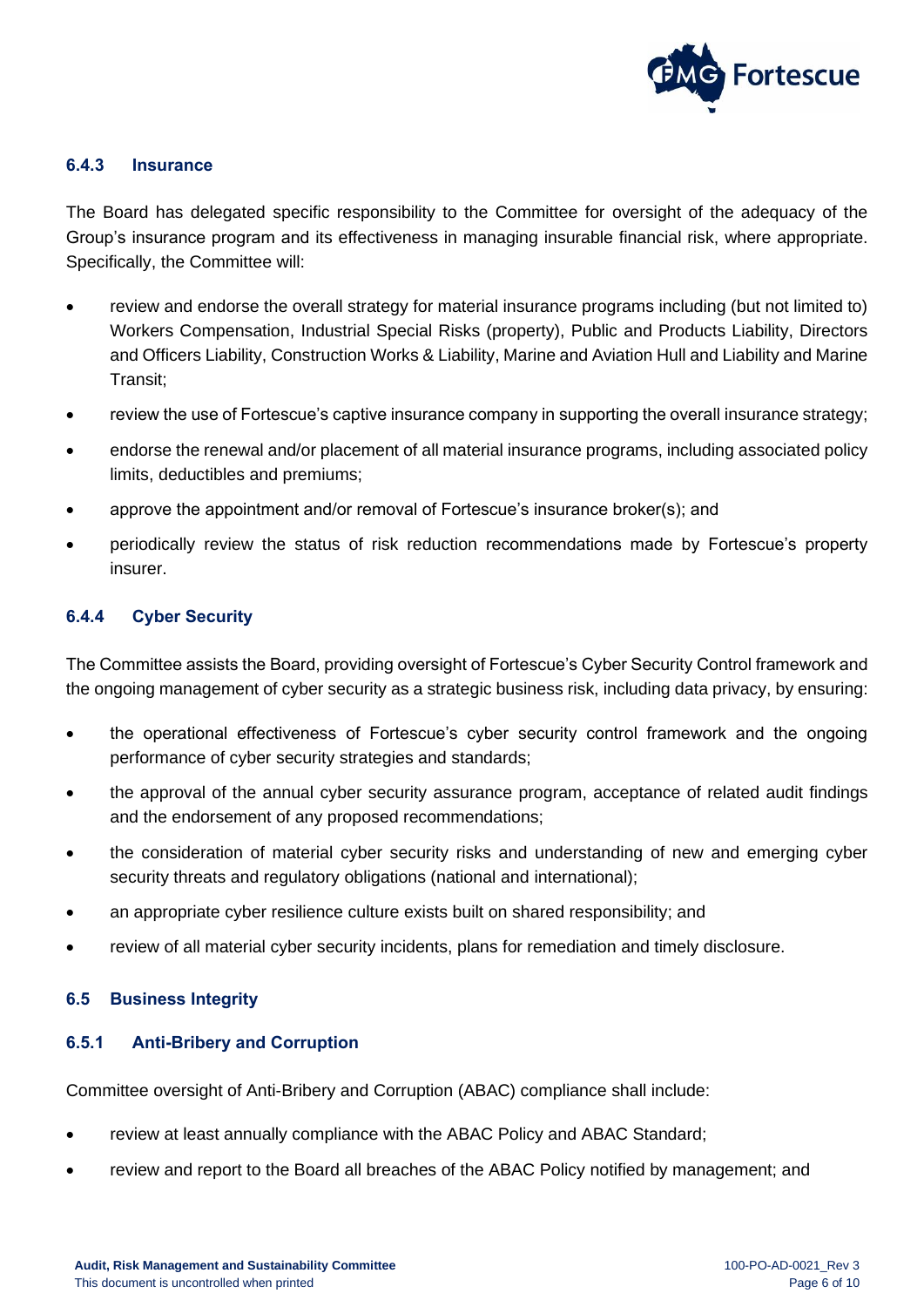

• meet independently with the Company Secretary at least annually to discuss the ABAC compliance framework (incident reporting, risk assessment and training) and any other relevant matters.

#### **6.5.2 Sanctions**

Committee oversight of the Sanctions Compliance program shall include:

- review at least annually the compliance with the Sanctions Compliance Policy and Standard;
- review and report to the Board all breaches of the Sanctions Compliance Policy notified by management; and
- meet independently with the Company Secretary at least annually to discuss the Sanctions Compliance framework (incident reporting, risk assessment and training) and any other relevant matters.

#### **6.5.3 Whistleblower Reporting and Investigation**

Committee oversight of the whistle-blower compliance framework shall include reviewing all matters reported internally and via the external Whistleblower Hotline.

#### **6.6 Sustainability**

#### **6.6.1 Environmental Management**

The Board has delegated specific responsibility to the Committee for monitoring the performance of environmental management and related risks and controls through:

- review of regular environmental compliance updates;
- periodic consideration of material risks related to environmental performance and compliance obligations;
- the effectiveness of internal environmental compliance controls implemented by management; and
- assessing the impact of any adverse external regulatory/audit findings on environmental management systems.

#### **6.6.2 Climate Change**

The Committee shall provide oversight of Fortescue's response to climate change and provide advice and guidance to the Board on matters associated with:

- developments in the industry regarding regulatory and market responses (both nationally and internationally) associated with climate change and emissions;
- Fortescue's climate change and decarbonisation strategy;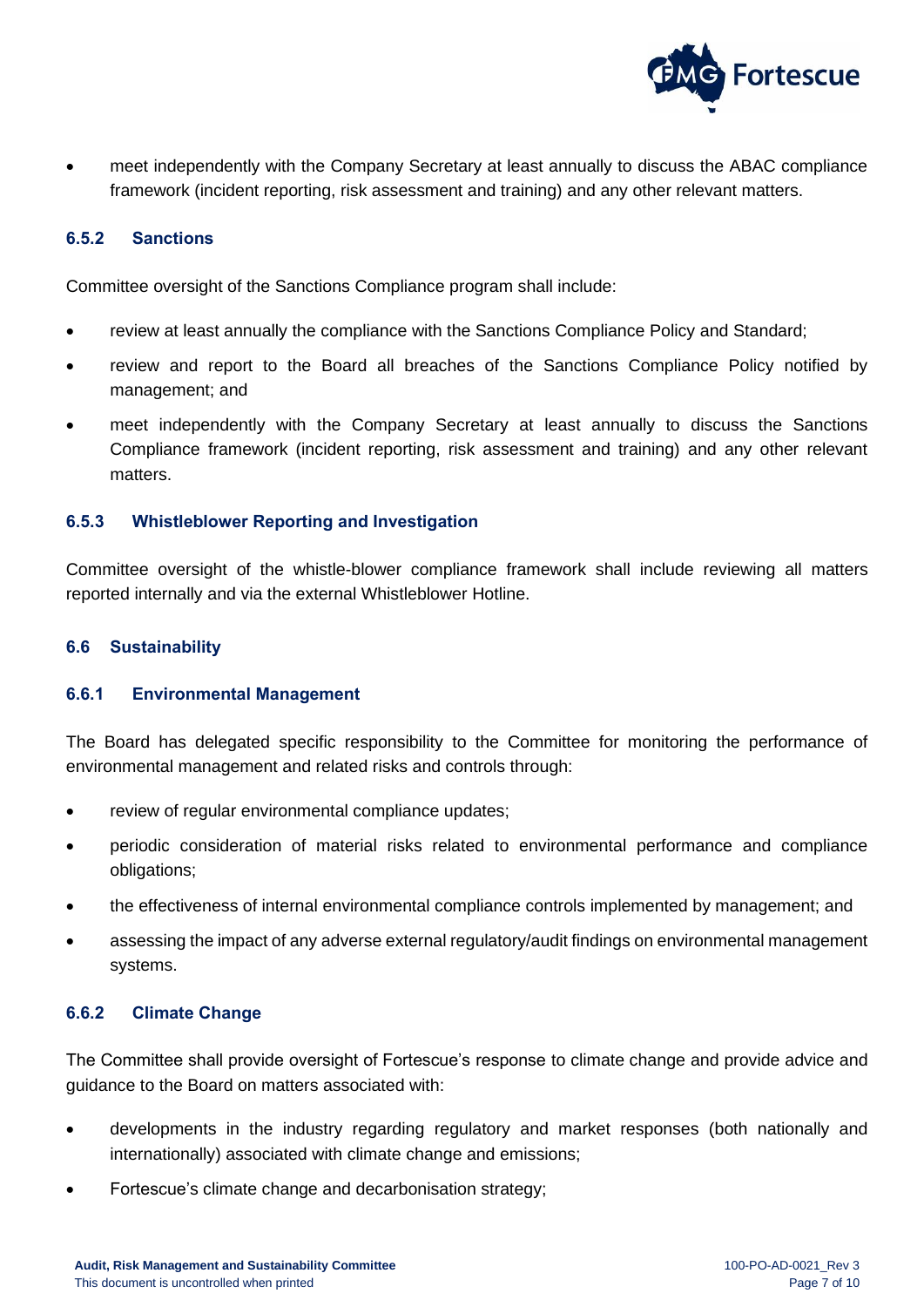

- climate change risk analysis and associated risk mitigation strategies;
- emissions targets and related metrics;
- all climate change and emissions reporting and related disclosures; and
- results of any audits or reviews related to climate change and emissions reporting.

### **6.6.3 Human Rights and Modern Slavery**

The Committee shall provide oversight of Fortescue's human rights risks, including modern slavery, and will provide advice and guidance to the Board on matters associated with:

- Fortescue's compliance with Australia's Modern Slavery Act and equivalent legislation in foreign jurisdictions;
- Fortescue's Human Rights Policy and human rights and modern slavery strategy;
- human rights and modern slavery assessments in Fortescue's global supply chain;
- human rights and modern slavery risk analysis and associated risk mitigation and remediation strategies;
- breaches of Fortescue's Human Rights Policy and plans for remediation;
- effectiveness of human rights and modern slavery due diligence processes and training (internal and with suppliers);
- all human rights and modern slavery reporting and related disclosures; and
- results of any audits or reviews related to human rights and modern slavery.

# **6.6.4 Indigenous Heritage**

The Committee shall provide oversight of Fortescue's commitment to the protection and management of indigenous cultural heritage, and will provide advice and guidance to the Board on matters associated with:

- compliance with and review of domestic and international legislative requirements, or adoption of best practice for cultural heritage management where legislation is absent or not fit for purpose;
- managing heritage risk;
- any breach of legislative requirements and the strategy required for the remediation of the breach;
- compliance with Fortescue's Guidelines for Heritage Management and Protection and the periodic review of the Guidelines to determine their effectiveness; and
- the expectations of the Indigenous People in the protection and management of their cultural heritage and inclusion in advancing and promoting their cultural heritage.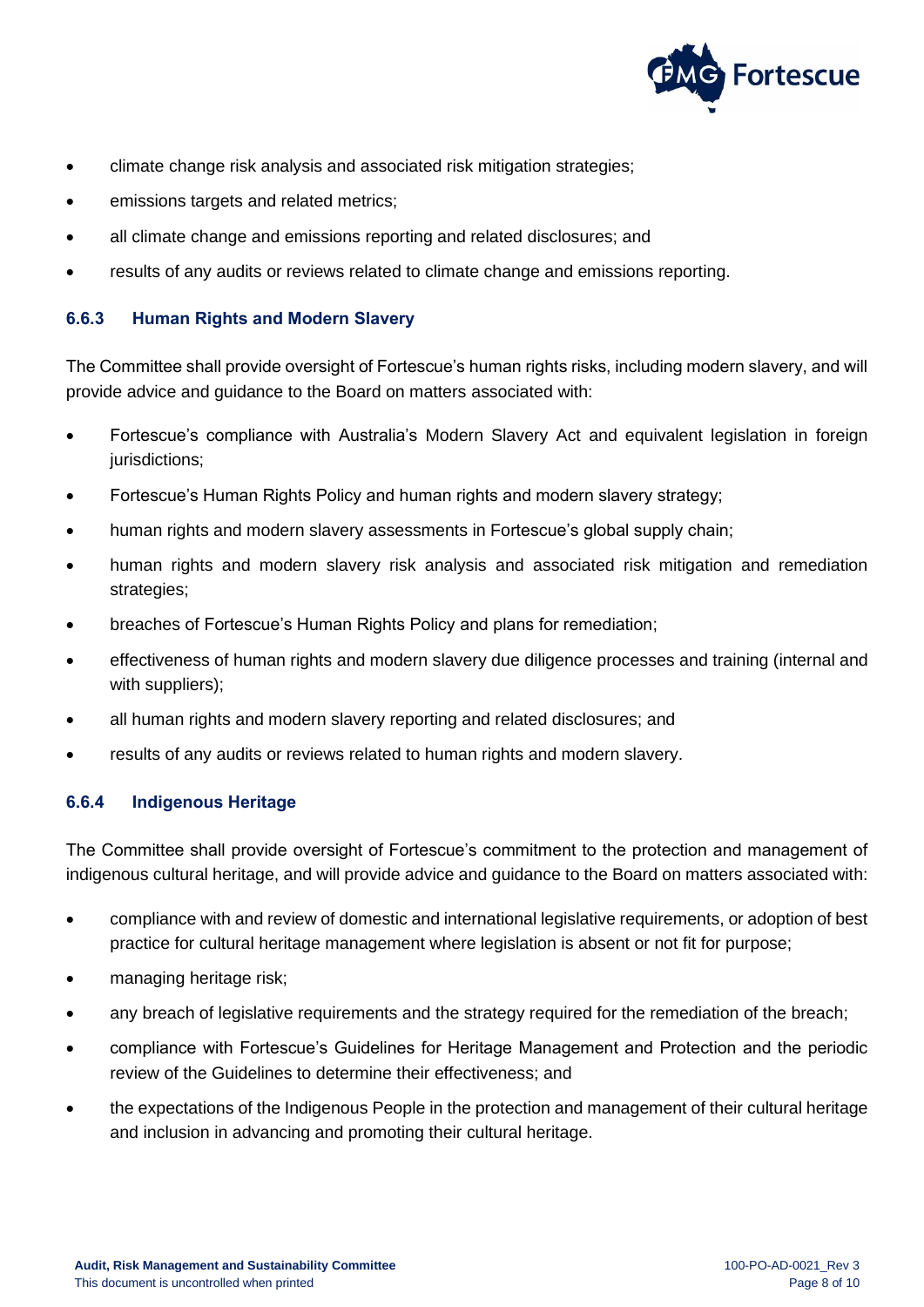

### **6.6.5 Indigenous Engagement**

The Committee shall provide oversight of Fortescue's Indigenous Engagement strategy, and will provide advice and guidance to the Board on matters associated with:

- compliance with Fortescue's native title agreements, including risks associated with breaches and native title party non-compliance;
- indigenous contracting opportunities and performance against targets;
- Fortescue's incorporation of the principle of Free, Prior and Informed Consent into project development and operations;
- conformance with relevant international standards relating to the resources industry working with indigenous communities.

#### **6.6.6 Community Investment**

The Committee shall provide oversight of Fortescue's community investment framework, and will provide advice and guidance to the Board ensuring that:

- investment in communities remains strategic and delivers maximum value for the business, community stakeholders and shareholders; and
- investment aligns with our corporate vision and values, ensuring the Fortescue brand and reputation is consistently presented and enhanced.

#### **6.7 Other**

The Board may delegate the consideration or review of any specific matter to the Committee as deemed appropriate from time to time.

# **7. REPORTING TO THE BOARD**

#### **7.1 Annual Reporting to the Board**

#### **7.1.1 Risk Management and Internal Control**

Within the context of the above reporting requirements, the Committee, in accordance with the requirements of the ASX Corporate Governance Principles and Recommendations (4th Edition) related to risk management will, on an annual basis, advise the Board:

- that the Committee has reviewed the Company's risk management framework to satisfy itself that it continues to be sound and that the entity is operating with due regard to the risk appetite set by the Board (Recommendation 7.2); and
- whether it has received assurance from the Chief Executive Officer and the Chief Financial Officer that the declaration provided in accordance with section 295A of the Corporations Act is founded on